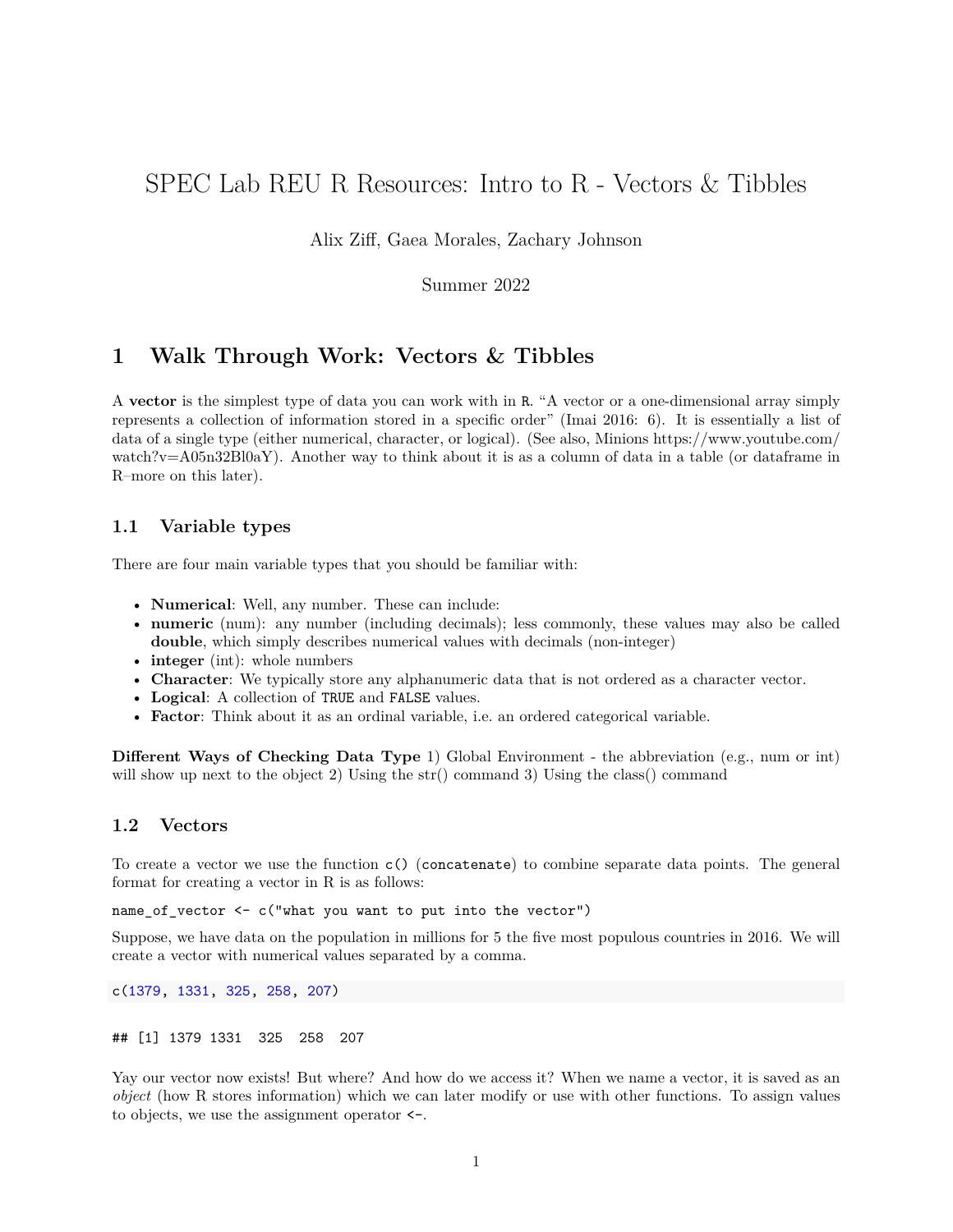pop1 <- c(1379, 1331, 325, 258, 207) pop1

## [1] 1379 1331 325 258 207

That's better.

We can also use the function  $c()$  to combine two vectors. Suppose we had data on 5 additional countries.

```
pop2 <- c(194, 187, 161, 142, 127)
pop <- c(pop1, pop2)
pop
```
## [1] 1379 1331 325 258 207 194 187 161 142 127

*What if we want to know more about or add data to our vector?*

### **1.3 Tell me about it**

First, lets check which variable type was used to store our population data. The below output using the string command  $(\text{str}())$  tells us that the object pop is of class numeric, and has the dimensions  $[1:10]$ , that is 10 elements in one dimension.

str(pop)

```
## num [1:10] 1379 1331 325 258 207 ...
```
**Note**: str() provides useful information on the structure of the vector, i.e., will breakdown how many observations, and the kind of data for each piece of information.

#### **1.4 Indexing**

What happens when we want to extract the nth value from a vector? The **index** is a number that tells you the position of the value of interest (e.g., an index of  $1 = 1$ st value in vector). Let's use the pop2 vector as an example.

Say we wanted to print the population of the 3rd country in the list. We would run this code:

pop2[3]

## [1] 161

What if we wanted to get rid of the last country in the set of 5 (i.e., the 5th element)? We would use the negative sign, and type:

pop2[-5]

## [1] 194 187 161 142

What if we wanted to find out multiple values from the same vector at once, e.g. the 2nd, 3rd, and 4th values? We can use concatenate, or use the colon (to mean from x value to y value, i.e.  $x:y$ ):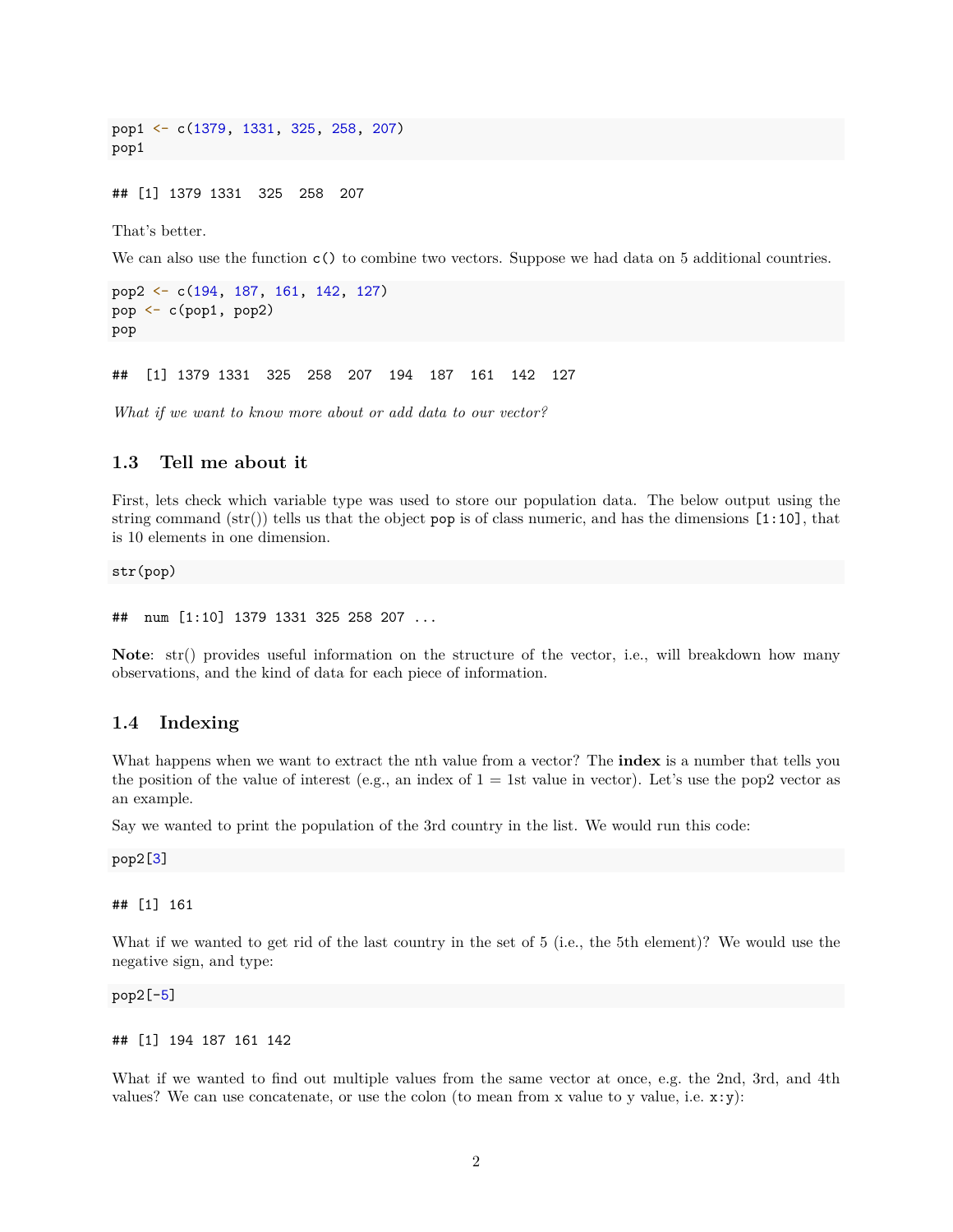pop2[c(2,3,4)] *# or*

## [1] 187 161 142

pop2[2:4]

## [1] 187 161 142

Can you think of what the code would look like if we wanted to *drop* values 2-4 instead?

pop2[-c(2,3,4)] *# or*

## [1] 194 127

pop2[-c(2:4)]

## [1] 194 127

*# we add a minus sign before the concatenate function to say we want to remove everything in this list*

#### **1.4.1 Functions**

This is a review from the ealier walkthrough on *calculations*. There are a number of special functions that operate on vectors and allow us to compute measures of location and dispersion.

|          | Function                                                |
|----------|---------------------------------------------------------|
| min()    | Returns the minimum of the values or object.            |
| max()    | Returns the maximum of the values or object.            |
| sum()    | Returns the sum of the values or object.                |
| length() | Returns the length of the values or object.             |
| mean()   | Returns the average of the values or object.            |
| median() | Returns the median of the values or object.             |
| var()    | Returns the variance of the values or object.           |
| sd()     | Returns the standard deviation of the values or object. |

What is the average population size of these countries?

#### mean(pop)

## [1] 431.1

How many people total live in all these places?

sum(pop)

#### ## [1] 4311

How long (i.e., how many elements) are in our vector? (We already know the answer, but this is useful to know for when we are working with larger vectors).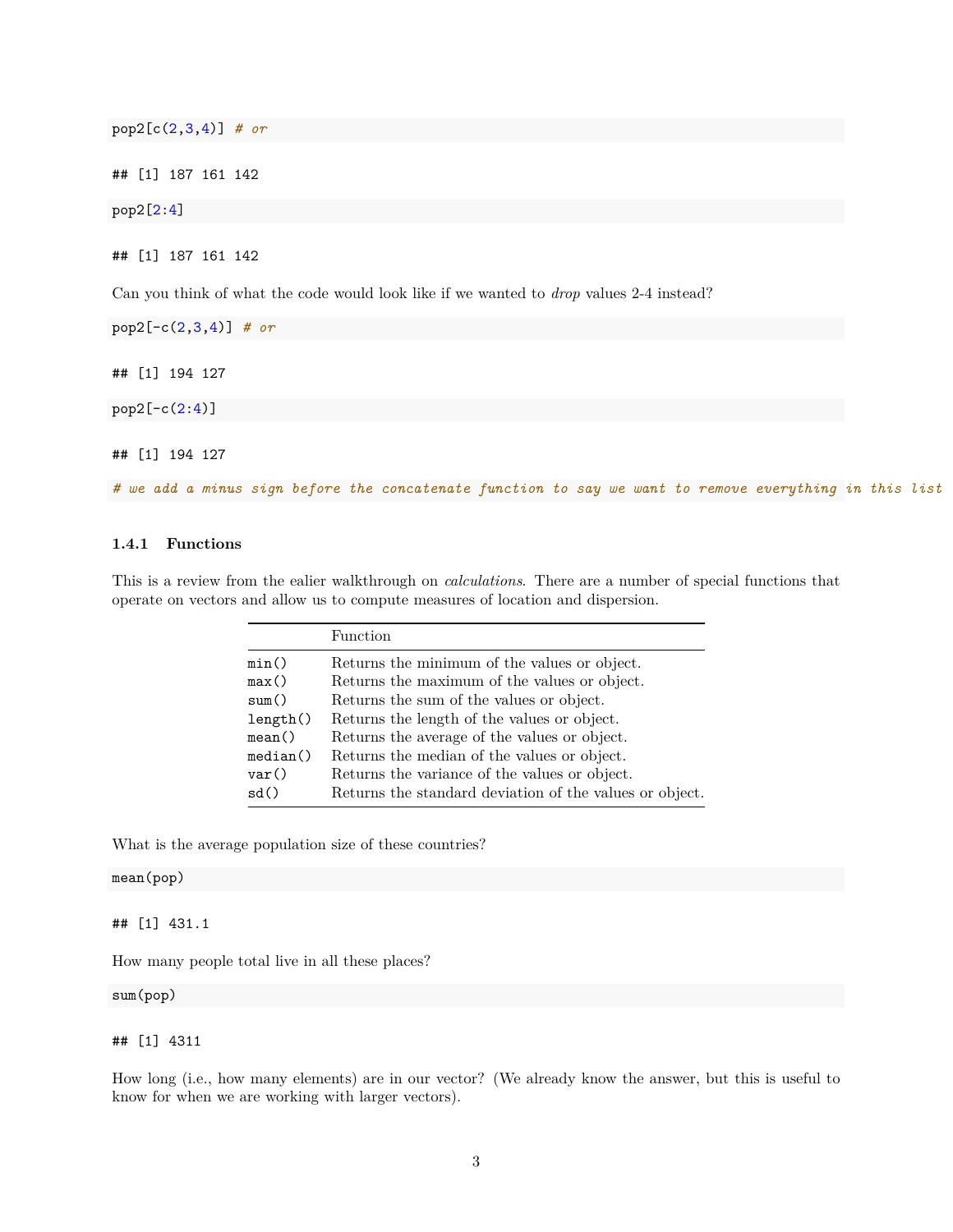length(pop)

## [1] 10

We can also get fancy and incorporate multiple arithmetic functions. For example, which values are above the median value in our vector? And how many values are above the mean?

pop[pop > median(pop)] *# gives us the values*

## [1] 1379 1331 325 258 207

length(pop[pop > median(pop)]) *# tells us how many the values are*

## [1] 5

```
# Or, calculating separately:
median(pop)
```
## [1] 200.5

pop[pop > 200.5]

## [1] 1379 1331 325 258 207

##More please! Suppose, we wanted to add data on the country names. We enter this data in character format. To save time, we will only do this for the five most populous countries.

cname <- c("CHN", "IND", "USA", "IDN", "BRA") str(cname)

## chr [1:5] "CHN" "IND" "USA" "IDN" "BRA"

Now, lets code a logical variable that shows whether the country is in Asia or not.

```
asia <- c(TRUE, TRUE, F, T, F) # TRUE and T, and FALSE and F are interchangeable,
  # but do not forget to capitalize
str(asia)
```
#### ## logi [1:5] TRUE TRUE FALSE TRUE FALSE

Lastly, we define a factor variable for the regime type that can take one of four values (based on Economist Intelligence Unit): Full Democracy, Flawed Democracy, Hybrid Regimes, Autocracies. Note that empirically, we don't have a "hybrid category" here. We could define an empty factor level, but we will skip this step here.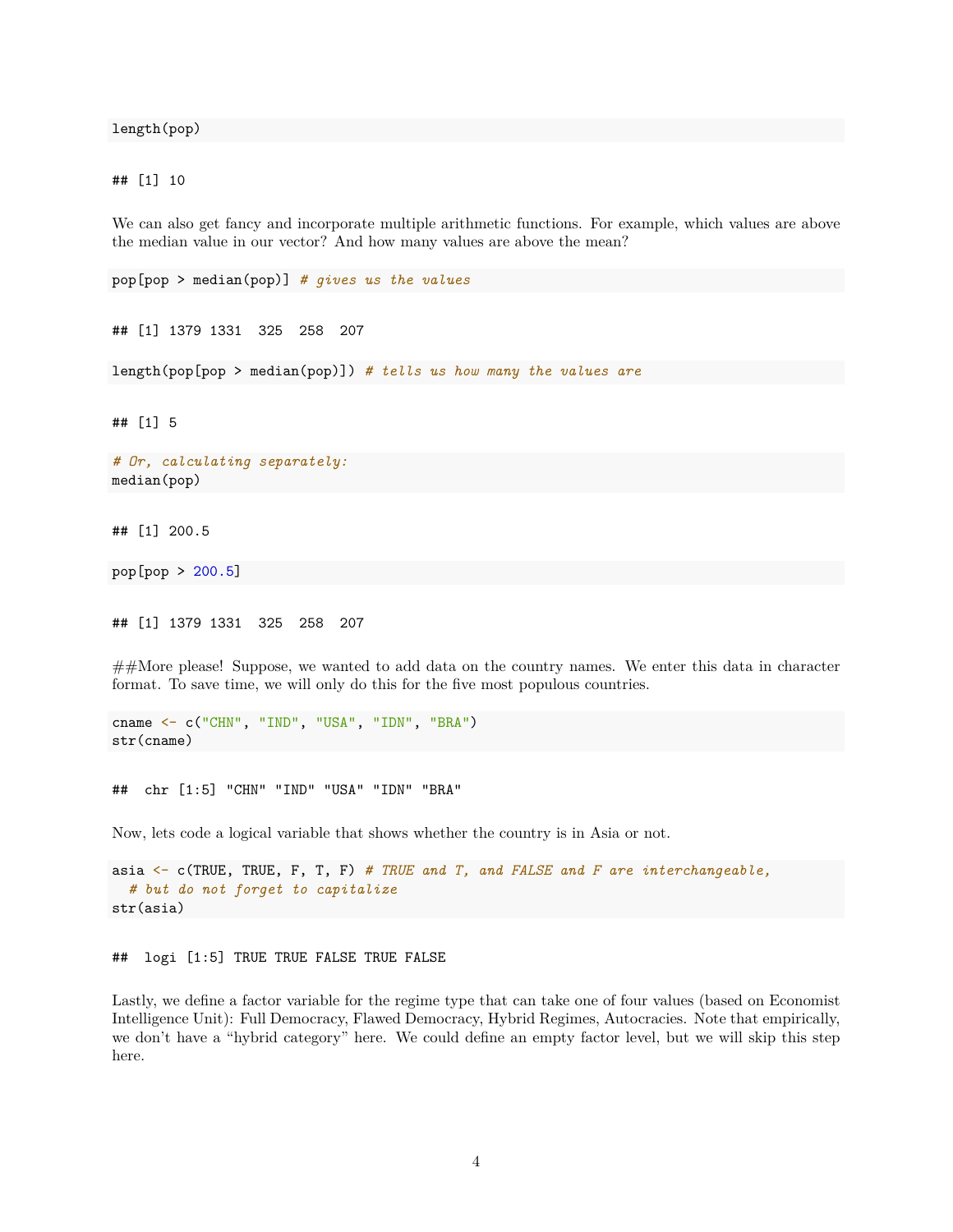```
regime <- c("Autocracy", "FlawedDem", "FullDem", "FlawedDem", "FlawedDem")
regime <- as.factor(regime)
str(regime)
```

```
## Factor w/ 3 levels "Autocracy","FlawedDem",..: 1 2 3 2 2
```
### **1.5 Introducing Tibbles**

As social scientists, the data we work with rarely consist of single vectors. For example, a list of populations is not incredibly informative if we do not know that they are referring to specific countries, and in what year the data were collected. We might also be curious about other characteristics of these countries, such as what region they are in, or their regime type or levels of democracy.

Now that we have some background on vectors, we can begin to think about the next level: tibbles. We can thinking of tibbles as tables, or very basic forms of dataframes, consisting of columns of data. In other words, tibbles are named lists of vectors *of the same length*. Equal lengths are important because tibbles are organized sequentially: the first element in vector a will be paired with the first element in vectors b and c, the second element in a to the second element in b and c, and so on.

## **2 Creating Tibbles**

We can create a tibble using the three vectors describing the five most populous countries in 2016 (cname, pop1, asia, regime) we just saved into our global environment and the tibble() command. We can respecify the information in each of our vectors using the concatenate  $(c)$  function, or more simply type in the object names as we have the data saved in the environment.

```
# Option 1
tib1 <- tibble::tibble(
  cname = c("CHN", "IND", "USA", "IDN", "BRA"),
 pop1 = c(1379, 1331, 325, 258, 20),
 aisi = c(TRUE, TRUE, F, T, F),regime = c("Autocracy", "FlawedDem", "FullDem", "FlawedDem", "FlawedDem"))
# Option 2 (Shortcut)
tib2 <- tibble::tibble(cname, pop1, asia, regime)
View(tib1)
View(tib2)
```
Here you can see that both options yield the same results. Our vectors have been grouped into a tibble which is named and saved in our global environment.

Just to demonstrate, let's see what happens when we try to put together vectors of different lengths.

```
tib_test <- tibble::tibble(
  cname = c("CHN", "IND", "USA", "IDN", "BRA"),
  pop = c(1379, 1331, 325, 258, 20, 194, 187, 161, 142, 127),
  aisia = c(TRUE, TRUE, F, T, F),regime = c("Autocracy", "FlawedDem", "FullDem", "FlawedDem", "FlawedDem"))
```